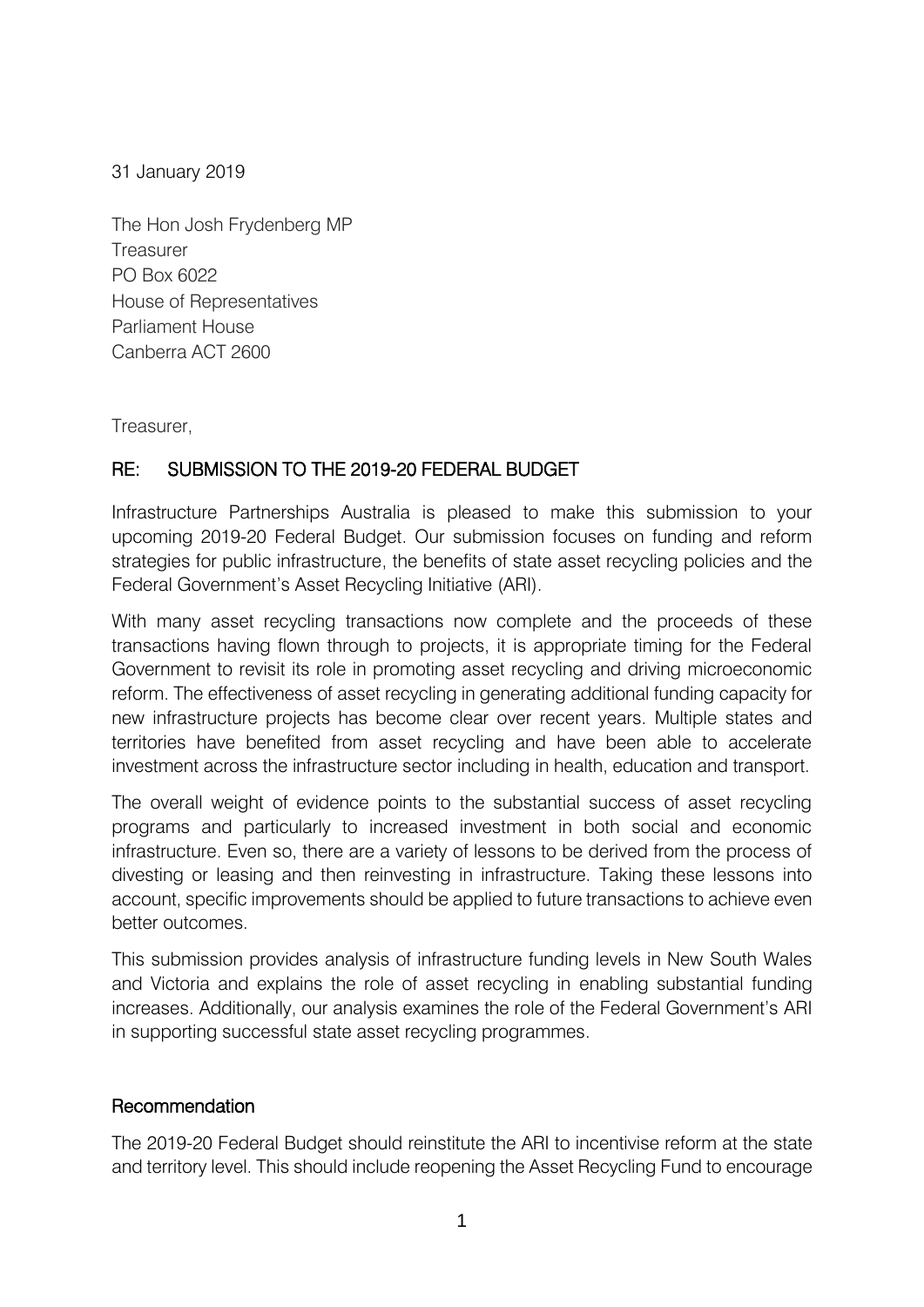states and territories to pursue ownership reform and reinvest transaction proceeds into infrastructure. Furthermore, incentive payments should be extended to promote other reforms in the infrastructure sector including franchising or introducing contestability into public service provision.

## Asset recycling as economic stimulus

Since the decline of the capital phase of the mining boom, public infrastructure funding has emerged as one of the key drivers of growth in the Australian economy. NSW and Victoria have significantly increased their infrastructure funding levels over the past five years. This increase in infrastructure funding has been necessary to accommodate Australia's growing population, particularly in Sydney and Melbourne, as well as to make up for underinvestment in infrastructure over previous decades.

To support increased infrastructure funding, both NSW and Victoria have embarked on programmes of asset recycling. Asset recycling consists of privatisation or long-term leasing of taxpayer owned assets, with the proceeds used to fund new or upgraded infrastructure. Examples include the long-term leases of electricity networks in NSW, and the Port of Melbourne in Victoria. Asset recycling positively impacts the economy in two key ways:

- 1. under performing public assets improve their operational efficiency under private ownership and management, and
- 2. reinvestment of the proceeds in new infrastructure stimulates the economy.

In this way, asset recycling has a dual benefit to the economy, whereby existing infrastructure assets become more efficient, while at the same time making funding available to pursue new projects. Infrastructure Australia recommended in its 2016 Australian Infrastructure Plan that the Federal Government 'should continue providing incentives for state and territory governments to improve the efficiency of their balance sheets by recycling appropriate publicly-owned assets to fund investments in productive infrastructure.'<sup>1</sup>

# The Federal Government's Asset Recycling Initiative

The ARI was announced in the Federal Government's 2014-15 Budget, and consisted of \$5 billion to incentivise states and territories to sell mature assets and reinvest the proceeds into infrastructure projects. Through the ARI, the Federal Government successfully leveraged a relatively small incentive funding pool to unlock tens of billions of dollars in new infrastructure funding across Australia.

In agreement with the Federal Government, states and territories could receive a bonus of up to 15 per cent of the assessed sale value, on the condition transaction proceeds were used to fund infrastructure. However, ARI payments would not be paid to states

**.** 

<sup>1</sup> Infrastructure Australia, 2016, *Australian Infrastructure Plan,* p.91.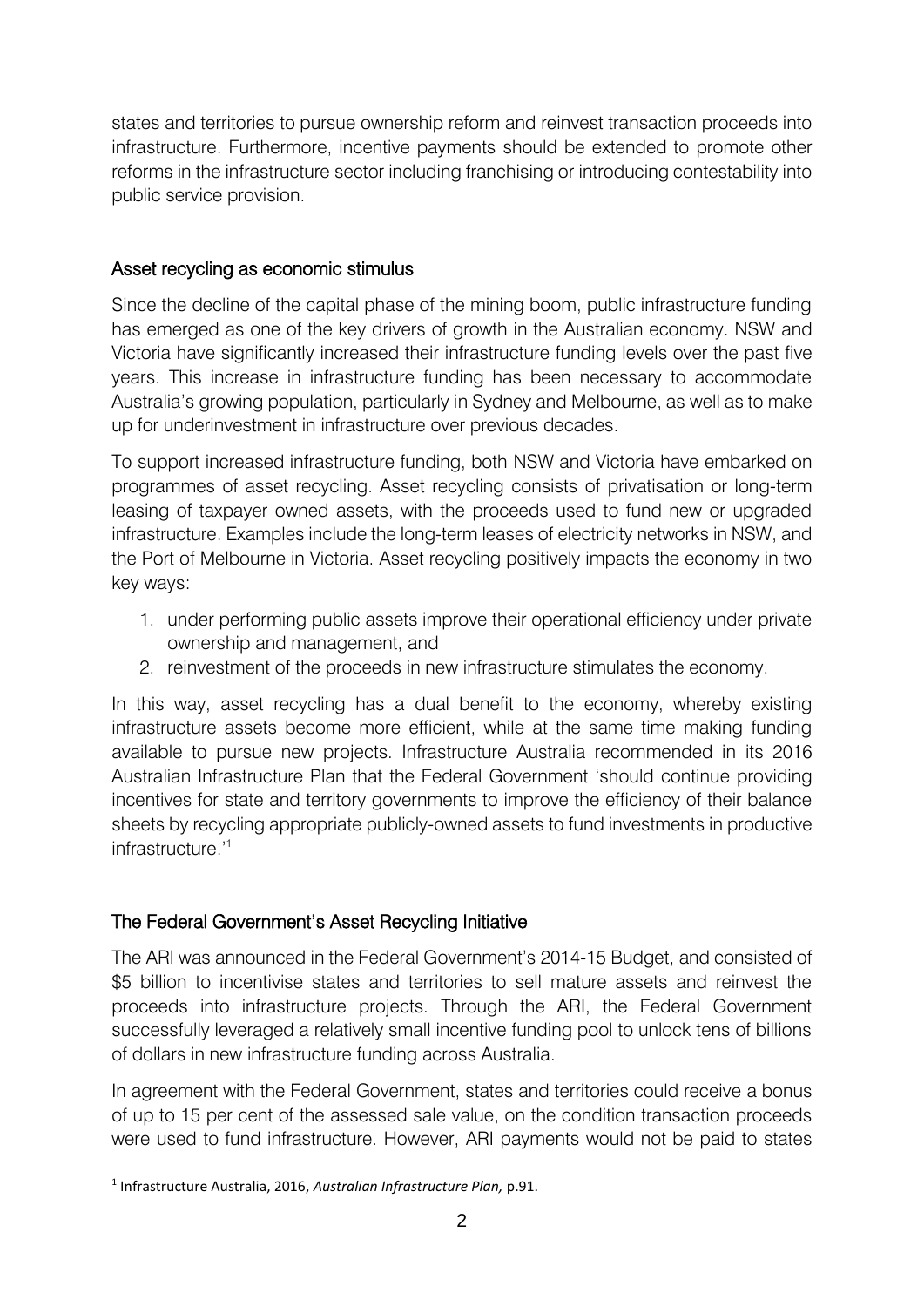who sold assets to reduce state debt or to fund recurrent expenditure. In launching the ARI the Federal Government used asset recycling by divesting Medibank through an initial public offering and using the proceeds to fund ARI payments.

The ARI payments were important to incentivise states to recycle assets because it compensated them for lost tax equivalent payments. State-owned corporations are required to pay equivalent company tax (and dividends) to the relevant state government to ensure competitive neutrality across the public and private sectors. However, once state-owned corporations are privatised, they start paying company tax to the Federal Government instead.

Despite the ARI's success, the Federal Government closed the fund after distributing only \$3.6 billion of the initial \$5 billion funding allocation to NSW, the Northern Territory and the ACT. NSW has been the biggest beneficiary of the scheme, having received ARI payments totalling \$2.2 billion over the period FY2016-17 to FY2018-19. Subsequent to the closure of the ARI, the Victorian Government received \$877.5 million from the Federal Government, which effectively brings the total amount of bonus payments made for asset recycling to \$4.5 billion.

### NSW's asset recycling programme

NSW has increased its infrastructure funding levels in recent years. Figure 1 shows infrastructure funding by the NSW Government since FY2005-06. While it is clear the absolute value of infrastructure funding has increased, we also note that the share of the budget dedicated to infrastructure has also increased substantially. This indicates that higher infrastructure funding is not just an outcome of a growing economy, but reflects an increase to the relative importance of infrastructure funding within the Government's expenditure strategy. In the 2005-06 NSW Budget, an average of nine per cent of expenditure was allocated to infrastructure over the four years, a stark contrast to the four year average of 17.65 per cent of expenditure allocated in the 2018-19 NSW Budget.

These increases in infrastructure funding have been underpinned by asset recycling. When the schedule of inflows from asset divestments is compared to NSW Government infrastructure funding, there is a clear correlation between asset divestments and an increase in infrastructure funding. Figure 1 shows NSW's infrastructure funding along with asset recycling net proceeds. In NSW, asset recycling proceeds are reflected in higher infrastructure funding in subsequent years.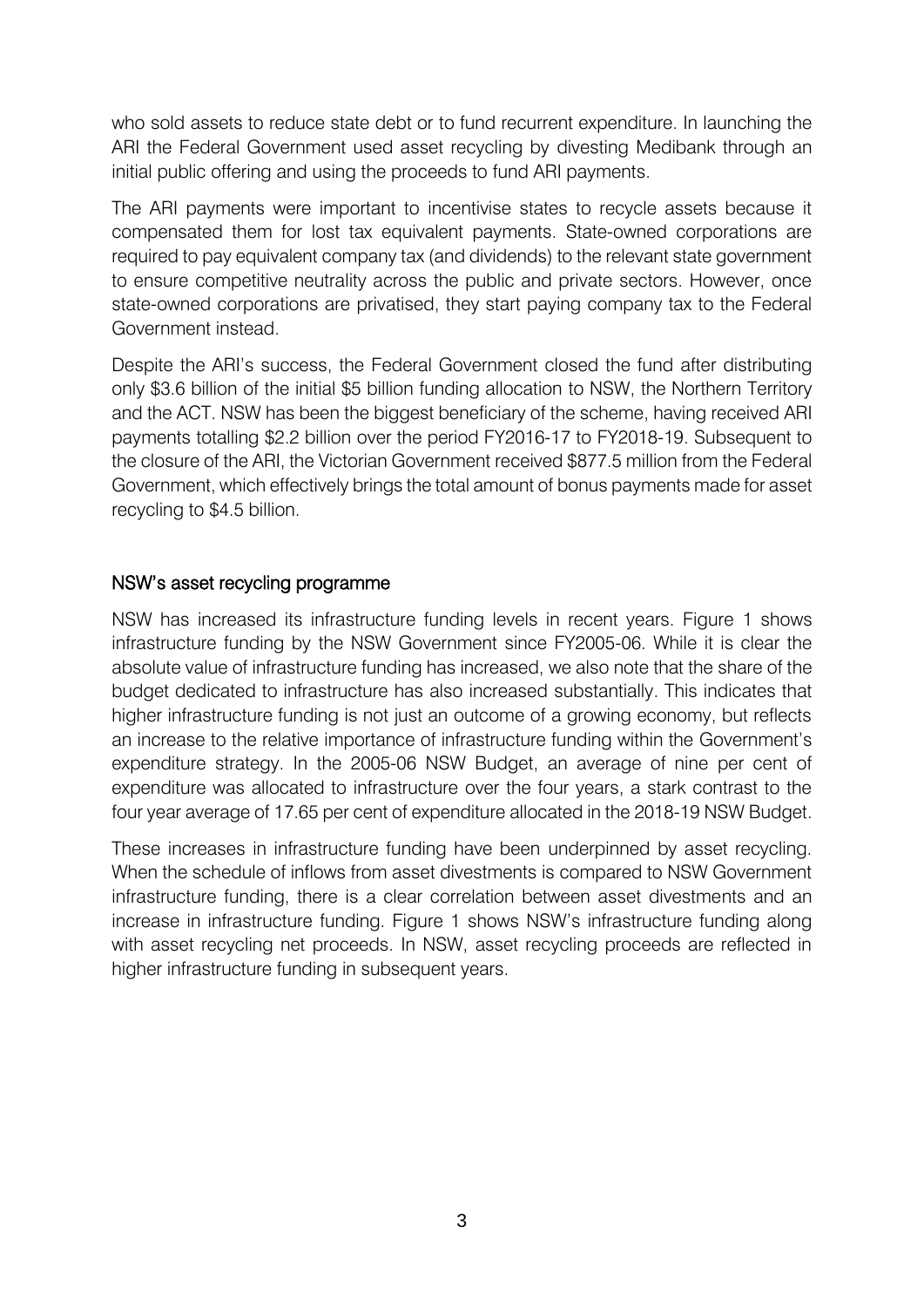



Source: IPA Analysis \*excluding \$408.6m of miscellaneous asset recycling proceeds

Importantly, fiscal discipline in NSW has not been compromised as a result of increased infrastructure funding. In 2012, the Fiscal Responsibility Act (FRA) was legislated to protect the State's triple-A credit rating. This provides a framework and strategy for fiscal responsibility, including a target to ensure expense growth is below long-term revenue growth. The FRA makes NSW unique in Australia as the only jurisdiction required by legislation to maintain a triple-A credit rating. Since 2012, the NSW Government has met the FRA requirements, enabling the State to fund the infrastructure boom through continued fiscal discipline and its asset recycling programme.

The NSW Government has had a clear strategy in both its divestment of assets as well as protecting the proceeds. The proceeds have been ring-fenced using the Restart NSW Fund, which requires projects to demonstrate a net economic benefit to receive funding. The NSW Government also established the NSW Infrastructure Future Fund (NIFF) in December 2016 as an investment vehicle for Restart NSW proceeds. These proceeds are put into a range of financial assets with a higher earning potential than cash deposits and an investment horizon that matches the committed Restart NSW and Rebuilding NSW capital expenditure profiles. Earnings from the NIFF support the delivery of the Government's Restart NSW and Rebuilding NSW infrastructure programmes.

To date, the NSW Government has received \$24 billion of net proceeds (in nominal prices) from asset recycling, not including the sale of 51 per cent of Sydney Motorway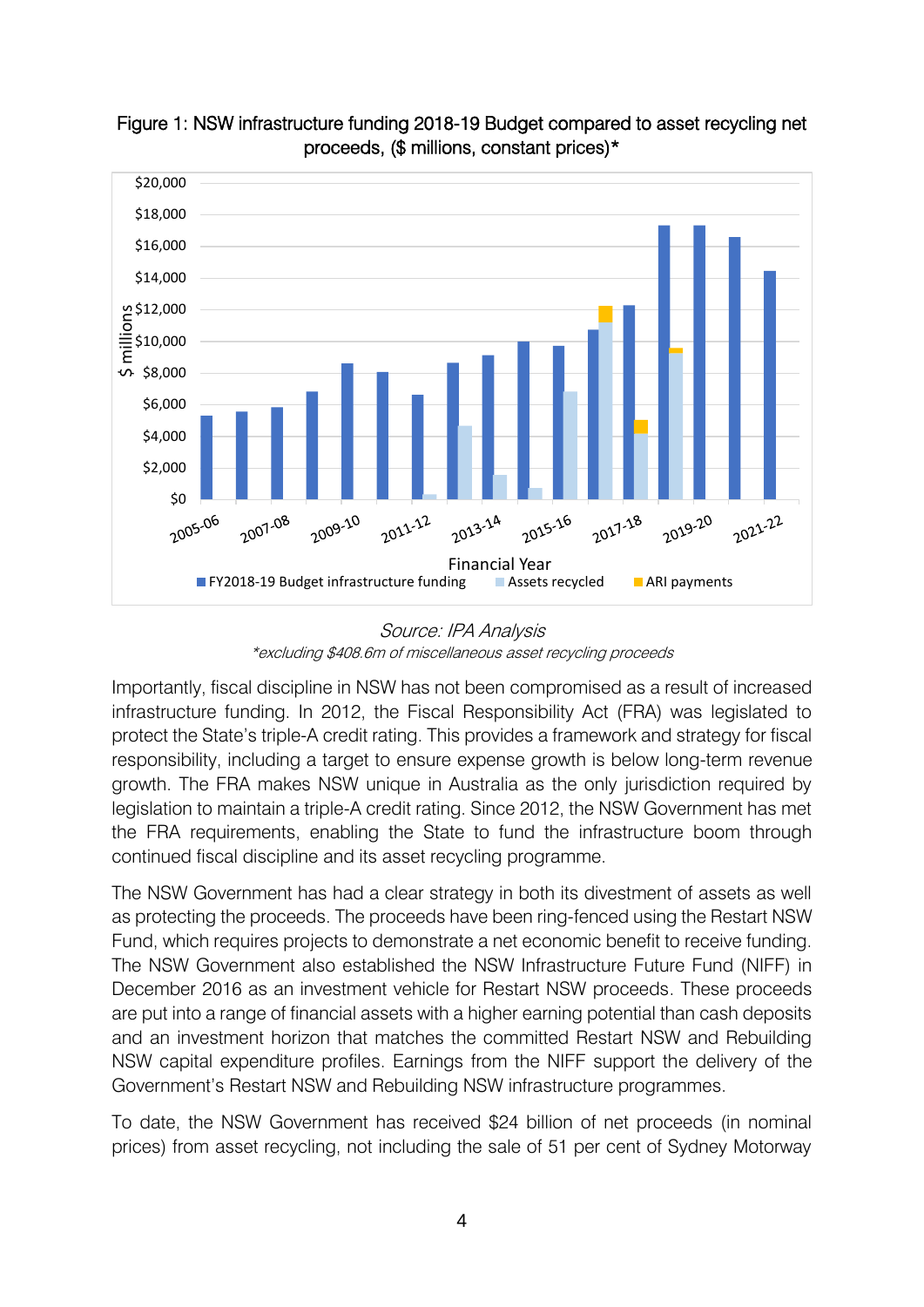Corporation or NSW's share in Snowy Hydro. In addition to this, NSW has received \$2.2 billion in ARI payments from the Federal Government.

In total, \$32.9 billion has been deposited into the Restart NSW Fund since its establishment in 2011 up until June 2018, of which asset recycling windfalls have made up the majority. Figure 2 summarises asset recycling contributions to Restart NSW.

| Asset                            | Net amount, \$ million   Financial Year<br>(nominal prices) |           |
|----------------------------------|-------------------------------------------------------------|-----------|
| Transgrid                        | \$6,578.6                                                   | FY2015-16 |
| Ausgrid                          | \$5,561.4                                                   | FY2016-17 |
| Port Botany and Port Kembla      | \$4,252.9                                                   | FY2012-13 |
| <b>Endeavour Energy</b>          | \$2,841.9                                                   | FY2016-17 |
| Land and Property Information    | \$2,606.8                                                   | FY2016-17 |
| Newcastle Port                   | \$1,474.6                                                   | FY2013-14 |
| Macquarie Generation             | \$713.6                                                     | FY2014-15 |
| <b>Sydney Desalination Plant</b> | \$312.0                                                     | FY2011-12 |
| Other                            | \$408.6                                                     | Various   |

Figure 2: Restart NSW Asset Recycling Inflows

Source: NSW Budget 2018-19

It must also be noted that recent sales of 51 per cent of Sydney Motorway Corporation (SMC) and NSW's share of Snowy Hydro are not included in Figure 2, although the NSW Government has announced that these funds will also be used for infrastructure. SMC proceeds will be used to fund WestConnex Stage 3 (M4-M5 Link) and other projects. Snowy Hydro sales proceeds will be managed separately to Restart NSW, with the NSW Government establishing the Snowy Hydro Legacy Fund for regional infrastructure, valued at \$4.2 billion.

Looking forward, NSW has capacity to pursue further asset recycling through divestments of assets such as the remaining 49 per cent of SMC or the NSW Government's remaining stakes in electricity networks such as Ausgrid and Endeavour Energy.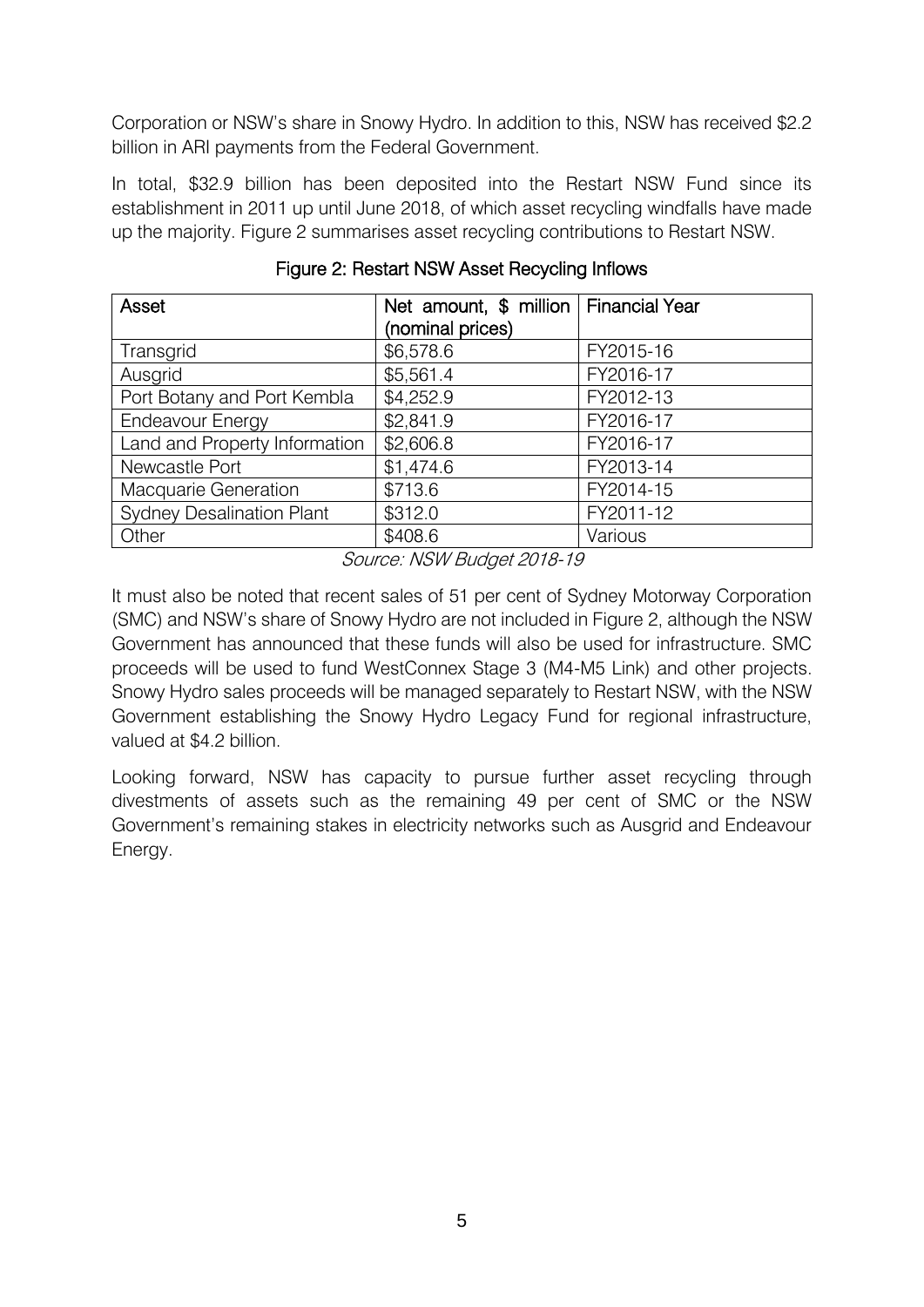

# Figure 3: Asset Recycling has boosted infrastructure funding in NSW FY2010-11 to FY2021-22 (\$ millions, constant prices)

### Source: IPA Analysis

NSW taxpayers have benefited enormously from asset recycling, with the State's infrastructure funding increasing significantly as a result (see Figure 3). In total NSW has received \$2.2 billion in bonus payments and circa \$38 billion (nominal prices) in net proceeds as a result of its asset recycling programme. This amount is equivalent to the first two parts of the Sydney Metro, Northconnex and the next four years of health and education infrastructure spending. Perhaps most importantly, this additional infrastructure funding has not been the result of increases to taxation or government borrowings.

Although the ARI has been a valuable incentive for asset recycling in NSW, it is important to note that the State had already benefited from previous divestments, such as the leases of Port Botany and Port Kembla for \$4.25 billion and \$713.6 million for the sale of Macquarie Generation, in FY2012-13 and FY2014-15 respectively.

### Infrastructure funding has increased across a range of sectors in NSW

Since first being elected in March 2011, the NSW Government has significantly increased transport infrastructure funding. Figure 4 shows the budget allocations for transport infrastructure as well as averages for selected periods. \$14.7 billion in general government expenditure was allocated to transport infrastructure in FY2018-19. This is five times the funding (in real terms) that was committed to transport infrastructure in FY2007-08.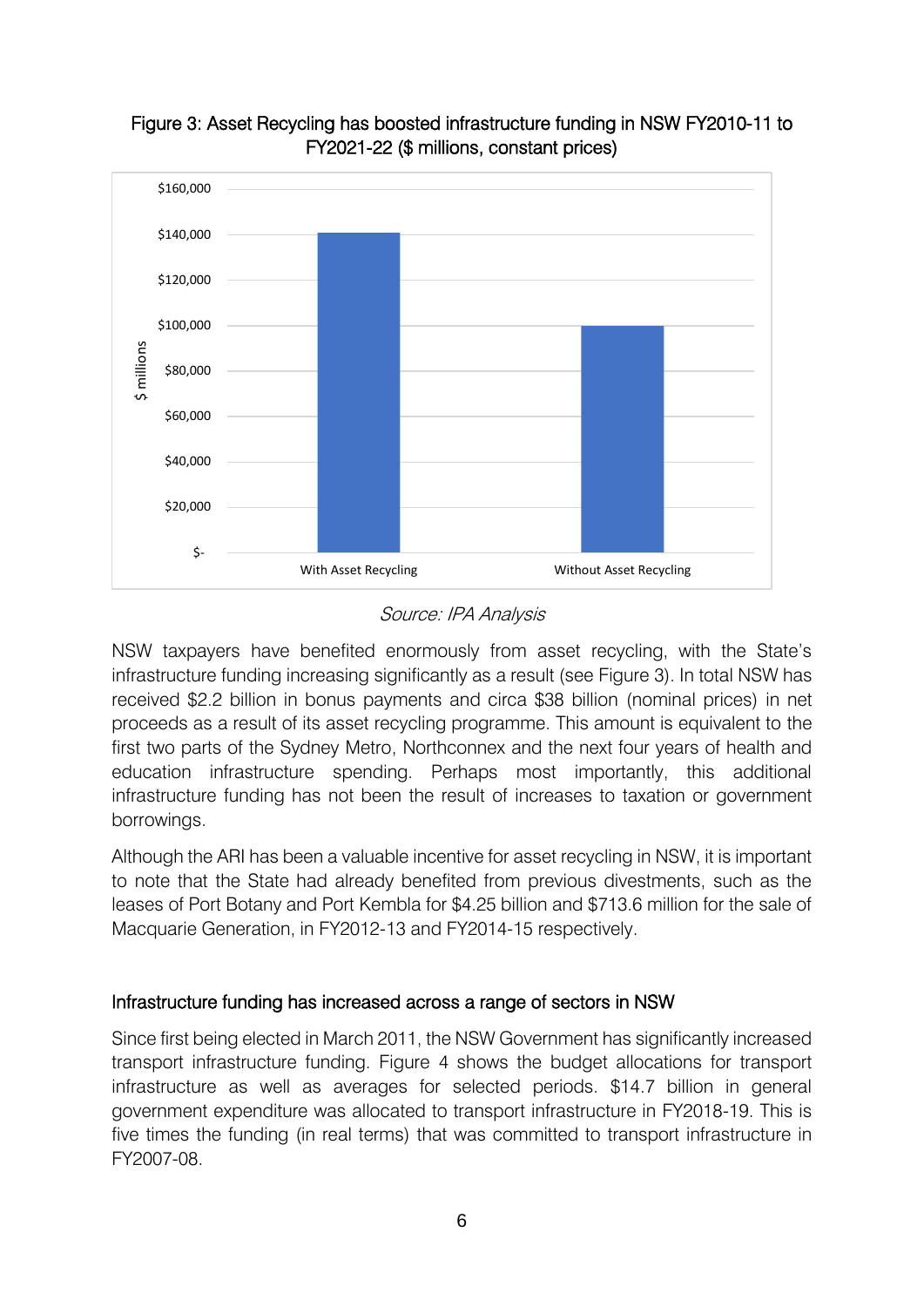

Figure 4: NSW Transport infrastructure budget allocations (\$ millions, constant prices)

#### Source: IPA Analysis

The story is similar for other sectors such as health and education, which have also seen significant increases. Health has seen over 160 per cent (real terms) increase in infrastructure funding in FY2018-19 compared to FY2007-08 (see Figure 5).



Figure 5: NSW health infrastructure budget allocations (\$ millions, constant prices)

Source: IPA Analysis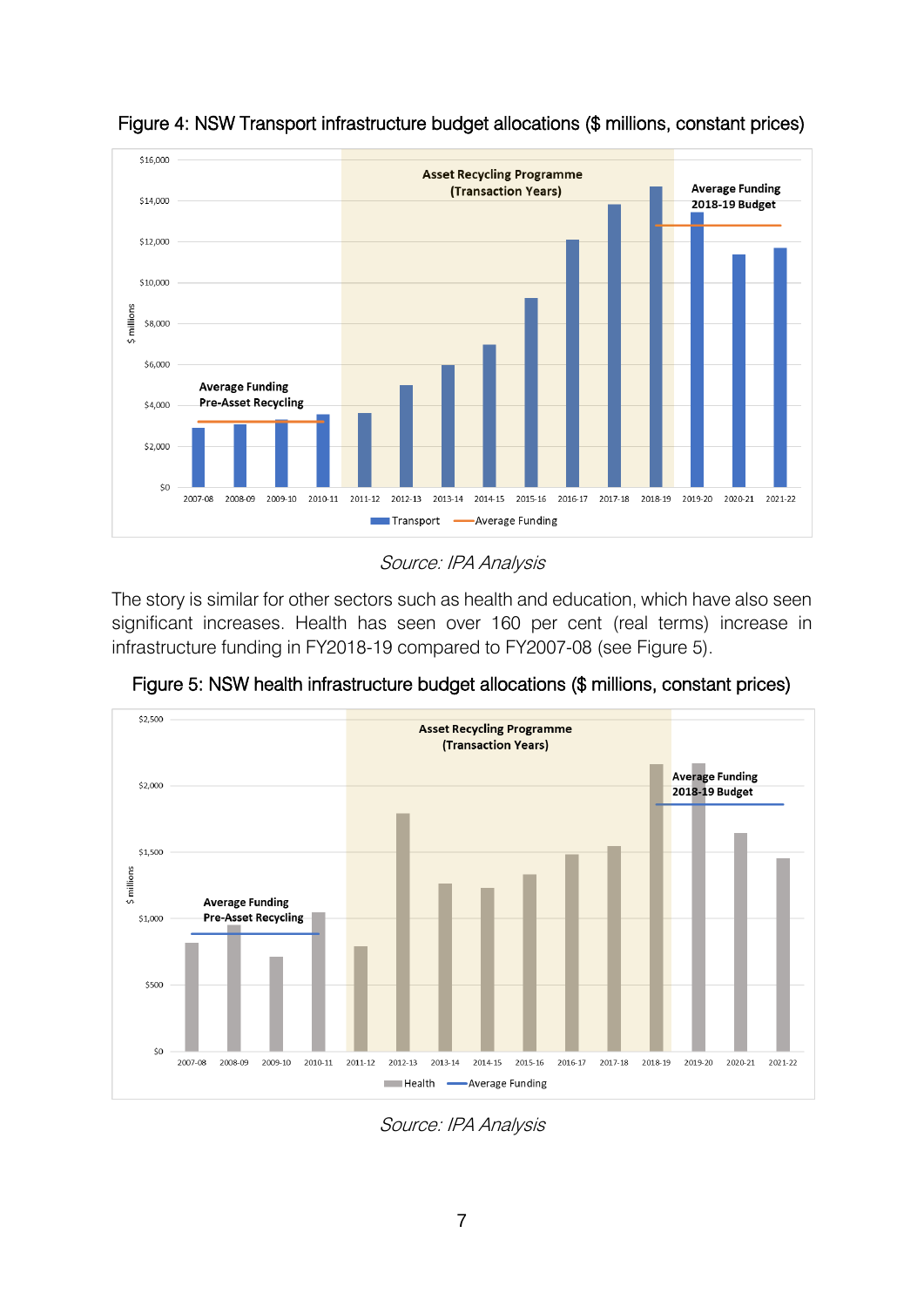Similarly funding for education infrastructure has increased 130 per cent (in real terms) from FY2007-08 to FY2018-19. In Figure 6, the average education funding from FY2007- 08 to FY2010-11 is artificially high due to the Federal Government stimulus plan, which included \$14.7 billion in school infrastructure funding under the Building the Education Revolution policy. Over FY2008-09 to FY2011-12, NSW was allocated over \$4.5 billion (\$5.2 billion in today's dollars) from the Federal Government. This year's Budget has matched the high bar set by the stimulus package.



Figure 6: NSW education infrastructure budget allocations (\$ millions, constant prices)

Source: IPA Analysis

### Victoria's asset recycling programme

Victoria has also seen a noticeable increase in infrastructure funding in recent years (see Figure 8). In the 2005-06 Victorian Budget, a four year average of 8.5 per cent of general government expenditure was allocated towards infrastructure, compared to a four year average of 11.77 per cent in the 2018-19 Victorian Budget.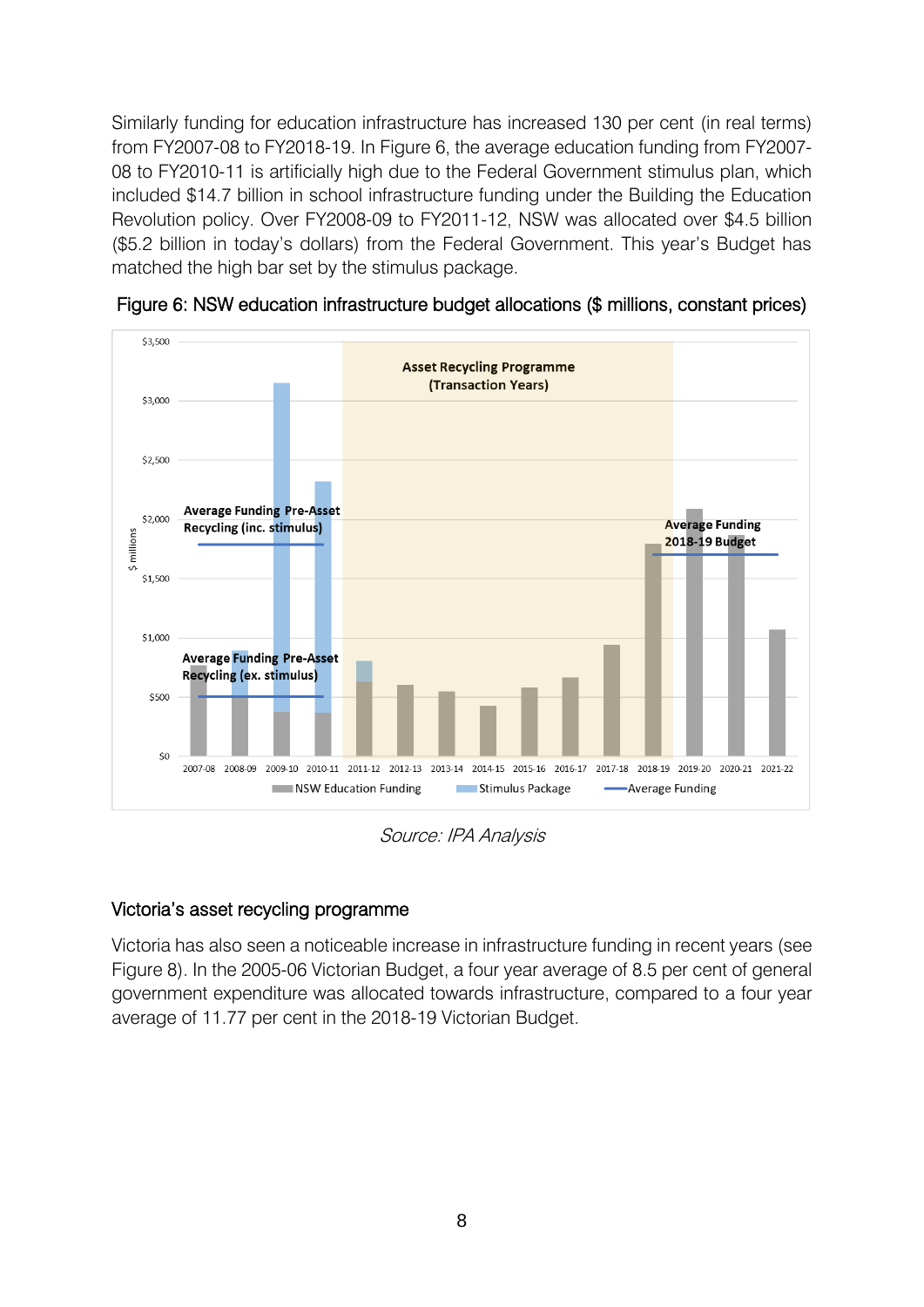



### Source: IPA Analysis

Figure 8 also shows the timing of Victoria's asset recycling programme in relation to its infrastructure funding levels. Victoria has significantly increased its infrastructure funding, having received circa \$14.6 billion (nominal prices) in proceeds from asset recycling (see Figure 9). In addition, the Federal Government provided \$877.5 million in asset recycling bonus payments to Victoria. This bonus payment was not formally part of the ARI, due to delays resulting from the Federal and Victorian governments renegotiating which projects would be funded. In FY2018-19, \$10.5 billion was allocated to general government infrastructure funding, compared to just \$4.8 billion in FY2014-15.

|  |  |  | Figure 9: Victorian Asset Recycling |
|--|--|--|-------------------------------------|
|--|--|--|-------------------------------------|

| Asset             | \$ million, net proceeds   Financial Year<br>(nominal prices) |           |
|-------------------|---------------------------------------------------------------|-----------|
| Port of Melbourne | \$9,700                                                       | FY2016-17 |
| Snowy Hydro       | \$2,080                                                       | FY2017-18 |
| Land Use Victoria | \$2,860                                                       | FY2018-19 |

Proceeds from Victoria's asset recycling programme have been earmarked for infrastructure funding. Port of Melbourne proceeds are funding transport infrastructure across Victoria, including 10 per cent dedicated to regional infrastructure. Similarly, over half of the Snowy Hydro transaction proceeds will be allocated to regional infrastructure, with the remainder going towards school infrastructure.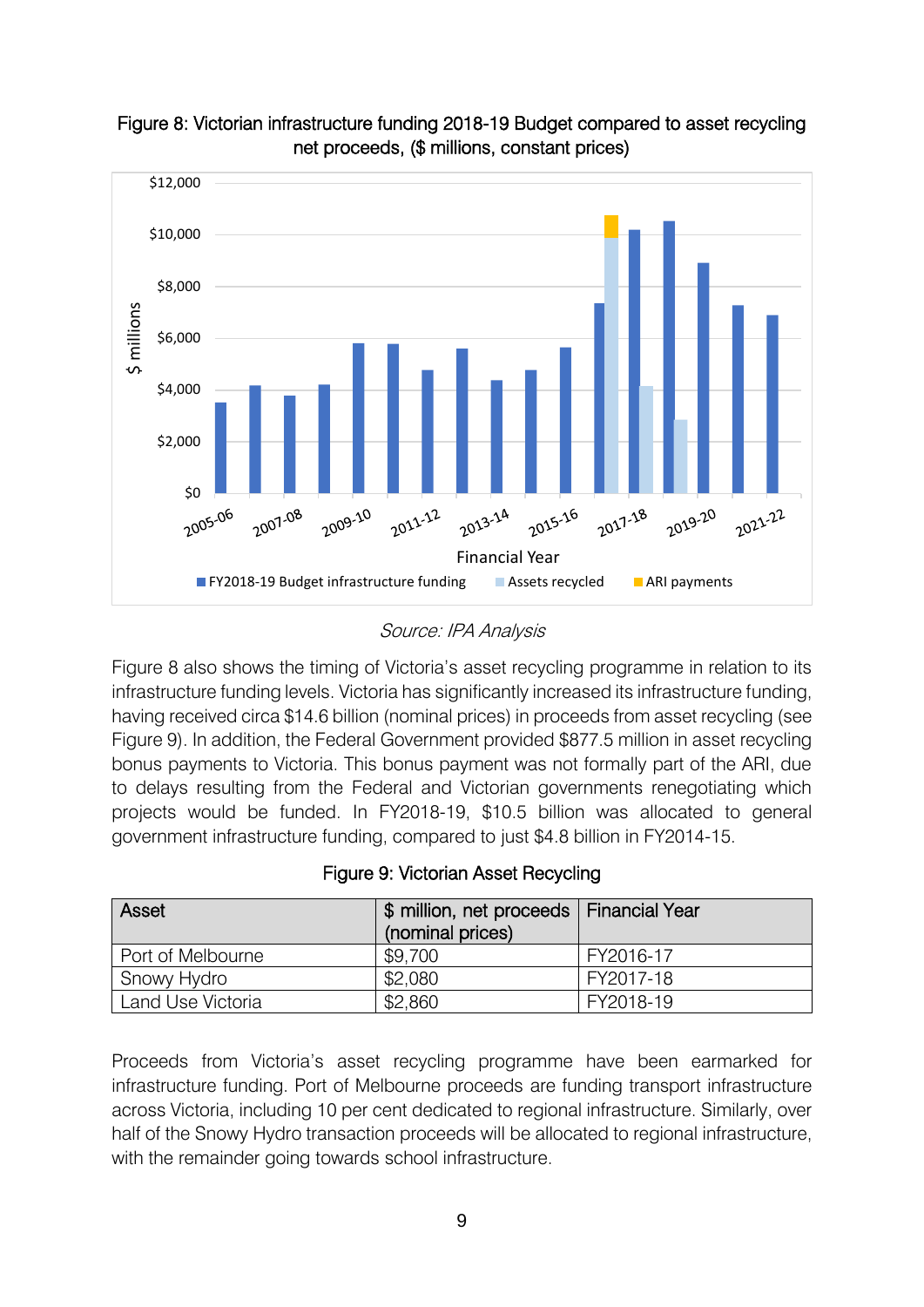Figure 10 below shows the difference asset recycling has made to the infrastructure funding budget for Victoria.





Source: IPA Analysis

Victoria's asset recycling programme has not been as large as the NSW programme, which is partly due to Victoria having fewer assets available to divest. Victoria is already benefiting from reforms undertaken in the 1990s and 2000s, which included the privatisation of the electricity industry in 1995. Since then, studies have consistently shown that Victoria's electricity network is more efficient<sup>2</sup>, with less excess investment in the regulated asset base (poles and wires), and more investment in innovations such as smart meters and flexible pricing.<sup>3</sup>

Victoria also benefits from franchising of public transport services, including trams and trains. The private operators of the transport services continue to meet contracted performance targets, such as punctuality, unlike publicly operated buses and regional and intercity trains in NSW<sup>4</sup>.

**.** 

<sup>2</sup> Infrastructrue Australia, *Australian Infrastructure Plan, p.103.*

<sup>3</sup> Grattan Institute, 2018, *Down to the wire: A sustainable electricity network for Australia,* pp.10, 38.

<sup>4</sup> Audit Office of NSW, 2017, *Report on Transport 2017,* pp.19, 21.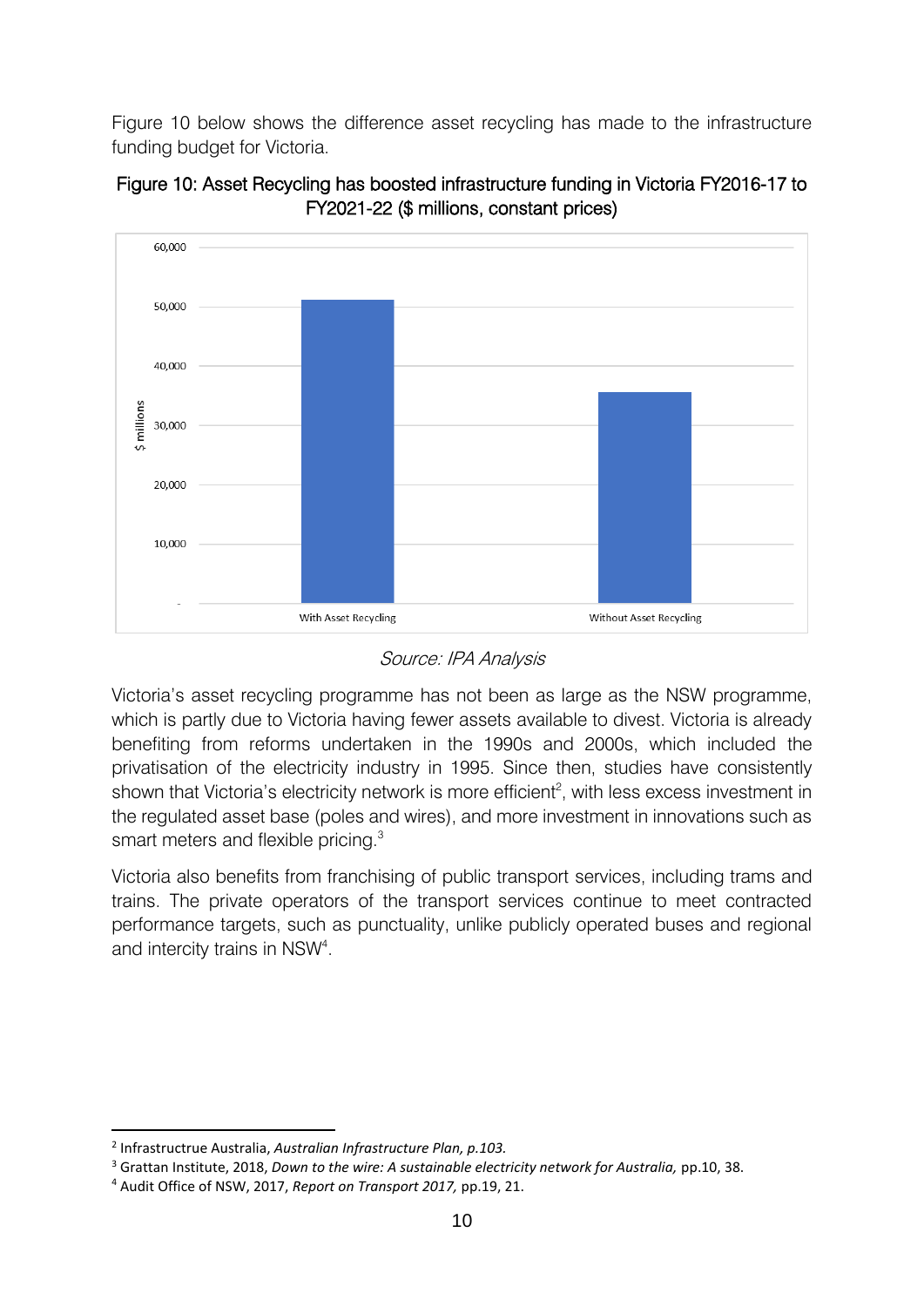### Asset recycling could help other states

The current infrastructure boom is not evenly spread across Australian states and territories. Queensland and Western Australia have struggled to maintain current levels of infrastructure funding growth over the past few years, and have in fact seen decreases over the past decade. Both states have been heavily constrained fiscally, with relatively elevated levels of state debt. Critically, Queensland has ruled out asset recycling as a method to fund infrastructure.

Although the proceeds are not earmarked to fund public infrastructure projects, Western Australia is progressing with some small transactions such as WA TAB and Landgate. The proceeds from the Landgate transaction will be used to fund the National Redress Scheme and the State Government's decision to remove limitation periods for all child sexual abuse actions. Proceeds from the WA TAB will see 35 per cent allocated towards racing infrastructure, with the rest yet to be allocated to specific expenditure items.

An asset recycling programme in these states would considerably improve infrastructure funding capacity. Leasing state-owned assets to the private sector would also result in more efficient operation of those assets, which would benefit end-users. Additionally, the proceeds that the state governments would receive from the transactions, if used appropriately to fund infrastructure, would stimulate the economy. This stimulus would be immediate through construction, as well as longer term through new infrastructure capacity and improved efficiency.

For more detailed information on infrastructure funding across the state and territories, please see our [Infrastructure Budget Monitor.](http://infrastructure.org.au/wp-content/uploads/2018/09/Australian-Infrastructure-Budget-Monitor-2018-19.pdf)

### **Conclusion**

**.** 

Funding infrastructure is crucial for the economic growth and continued prosperity of Australia. Historic underinvestment coupled with high population growth have resulted in an urgent need to build and improve our infrastructure. Given this large task, it is vital to explore available options to fund infrastructure in a sustainable way.

Asset recycling has played a critical role in facilitating large increases in infrastructure funding across NSW and Victoria. Recycling assets raises funding capacity, while also improving operations of underperforming assets, through efficient private ownership and management. Transaction proceeds are reinvested as infrastructure funding providing immediate stimulus as well as improved long-term economic outcomes. Infrastructure Australia notes that 'recycling capital represents a valuable reform and funding tool as it can help complete efficient regulated markets and release substantial capital to be reinvested in productive infrastructure.'<sup>5</sup>

Despite the benefits of asset recycling, many states and territories have been slow to pursue the policy as part of their infrastructure funding mix. In this context, the Federal

<sup>5</sup> Infrastructure Australia, 2016, *Australian Infrastructure Plan,* p.91.